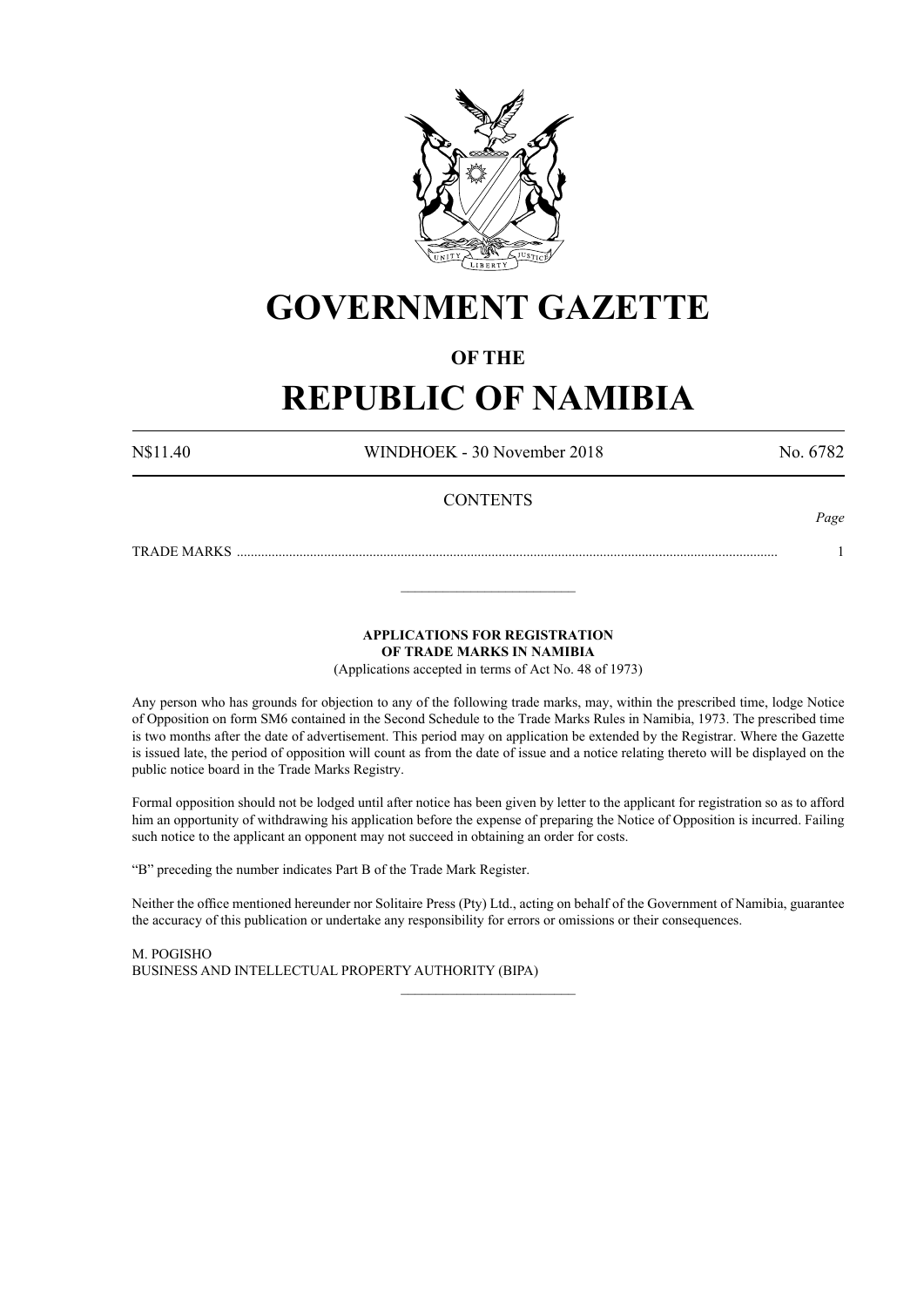2009/519 in class 1: Cement; preservatives, waterproofing and aeration materials and substances of all kinds and descriptions in the class; chemicals used in industry, science and photography, as well as in agriculture, horticulture and forestry; unprocessed artificial resins, unprocessed plastics; manures; fire extinguishing compositions; tempering and soldering preparations; chemical substances for preserving foodstuffs; tanning substances, adhesives used in industry; carbonates; goods associated with, forming part of or pertaining to all or any of the aforegoing; in the name of **AFRISAM (SOUTH AFRICA) (PTY) LTD**, of Cnr 14th Avenue & Hendrik Potgieter Road, Weltevredenpark, Republic of South Africa.

Address for service: H.D. BOSSAU & CO., 49 Feld Street, Windhoek.

## **AfriSam**

Filed: 15 June 2009

Registration of this trade mark shall give no right to the exclusive use of the word **"AGGREGATE"**, separately and apart

The combination of the colours "RED" and "COOL GREY" as depicted on the representation accompanying the application is an essential and distinctive feature of the mark.

Association with Application NA/T/2009/521 and NA/T/2009/0518

 $\frac{1}{2}$ 

2009/521 in class 19: Quarrying materials and aggregates of all kinds and descriptions; building, refractory and construction materials of all kinds and descriptions; natural and artificial stone, sand and earth of all kinds and descriptions; cement, cement substances and preparations, cementitious products, concrete, lime, mortar, plaster, gravel, sandstone, earthenware, asbestos, clay, granite, gypsum, Iimestone, marble, quartz, slate, asphalt, pitch, bitumen, silica, granulated and powdered slag of all kinds and descriptions; industrial minerals of all kinds and descriptions; ready mix materials of all kinds and descriptions; joining, jointing, binding, mastic, affixing, filling and gelling substances and preparations of all kinds and descriptions; non-metallic pipes; non-metallic transportable buildings; stonemasonry; road-making materials; pipes of earthenware or cement; goods associated with, forming part of or pertaining to all or any of the aforegoing; in the name of **AFRISAM (SOUTH AFRICA) (PTY) LTD**, of Cnr 14th Avenue & Hendrik Potgieter Road, Weltevredenpark, Republic of South Africa.

Address for service: H.D. BOSSAU & CO., 49 Feld Street, Windhoek.

#### AfriSam ecrepate

Filed: 15 June 2009

Registration of this trade mark shall give no right to the exclusive use of the word **"AGGREGATE"**, separately and apart from mark.

The combination of the colours "RED" and "COOL GREY" as depicted on the representation accompanying. the application is an essential and distinctive feature of the mark.

Associated with: NA/T/2009/524

2009/524 in class 40: Treatment of materials, milling services, crushing services, grinding services, refining services of all kinds and descriptions; services for or pertaining to all or any of the aforegoing; in the name of **AFRISAM (SOUTH AF-RICA) (PTY) LTD**, of Cnr 14th Avenue & Hendrik Potgieter Road, Weltevredenpark, Republic of South Africa.

 $\frac{1}{2}$ 

Address for service: H.D. BOSSAU & CO, 49 Feld Street, Windhoek.



Filed: 15 June 2009

Registration of this trade mark shall give no right to the exclusive use of the word **"AGGREGATE"**, separately and apart from mark.

The combination of the colours "**RED**" and "COOL GREY" as depicted on the representation accompanying the application is an essential and distinctive feature of the mark.

 $\frac{1}{2}$ 

Associated with: NA/T/2009/526

2009/526 in class 42: Technical backup services of all kinds and descriptions; analytical and testing services of all kinds and descriptions; drilling, boring, quarrying, surveying and prospecting services of all kinds and descriptions; design, architectural and engineering services of all kinds and descriptions; supply, delivery, retail, wholesale, marketing and business services of all kinds and descriptions; services for or pertaining to all or any of the afore going; in the name of **AFRISAM (SOUTH AFRICA) (PTY) LTD**, of Cnr 14th Avenue & Hendrik Potgieter Road, Weltevredenpark, Republic of South Africa.

Address for service: H.D. BOSSAU & CO, 49 Feld Street, Windhoek.



Filed: 15 June 2009

Registration of this trade mark shall give no right to the exclusive use of the word **"AGGREGATE"**, separately and apart from mark.

The combination of the colours "RED" and "COOL GREY" as depicted on the representation accompanying the application is an essential and distinctive feature of the mark.

 $\frac{1}{2}$ 

Associated with: NA/T/2009/519

2009/560 in class 19: Quarrying materials and aggregates of all kinds and descriptions; building, refractory and construction materials of all kinds and descriptions; natural and artificial stone, sand and earth of all kinds and descriptions; cement, cement substances and preparations, cementitious products, concrete, lime, mortar, plaster, gravel, sandstone, earthenware, asbestos, clay, granite, gypsum, limestone, marble, quartz, slate, asphalt, pitch, bitumen, silica, granulated and powdered slag of all kinds and descriptions; industrial minerals of all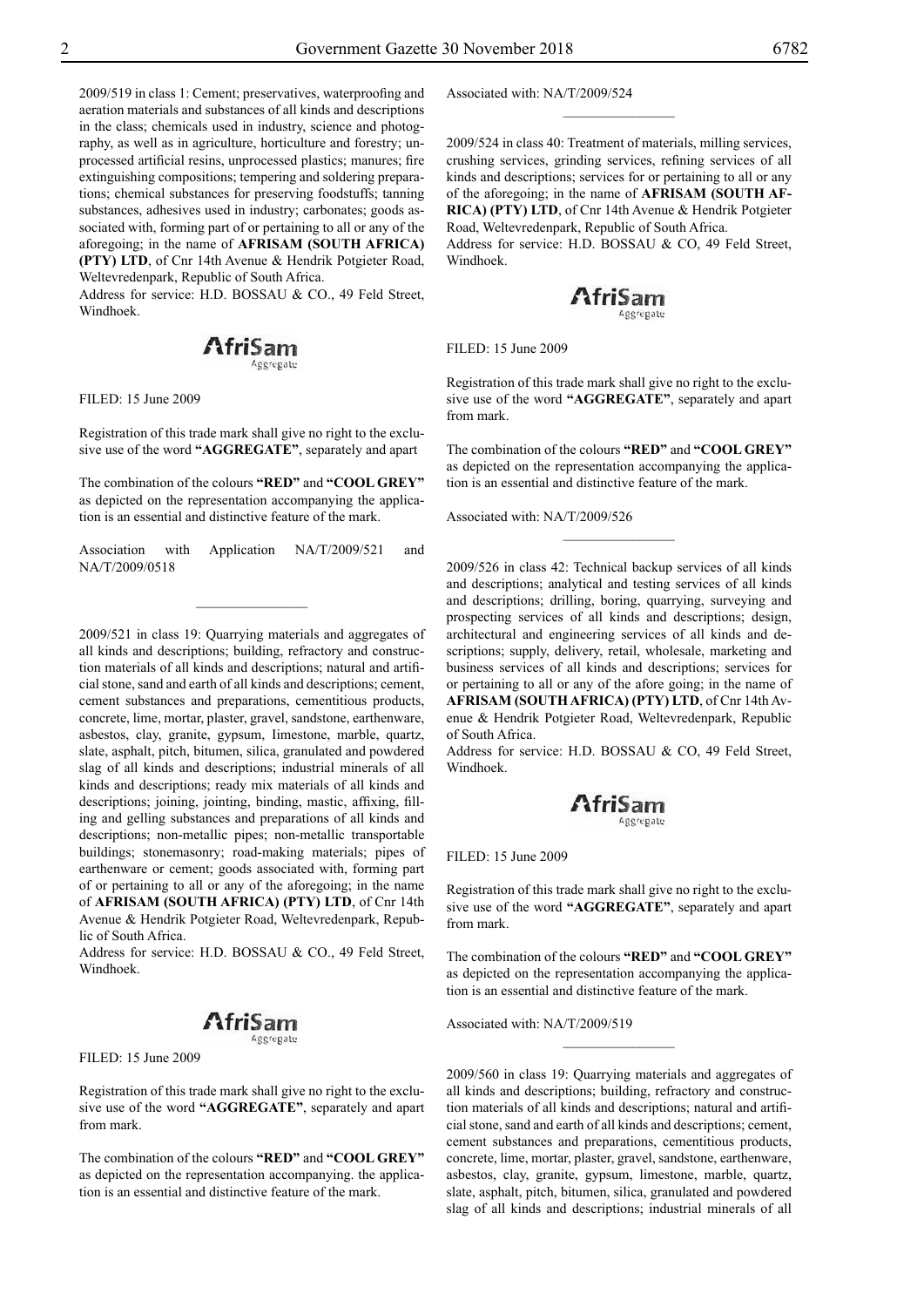kinds and descriptions; ready mix materials of all kinds and descriptions; joining, jointing, binding, mastic, affixing, filling and gelling substances and preparations of all kinds and descriptions; non-metallic pipes; non-metallic transportable buildings; stonemasonry; road-making materials; pipes of earthenware or cement; goods associated with, forming part of or pertaining to all or any of the aforegoing; in the name of **AFRISAM (SOUTH AFRICA) (PTY) LTD**, of Cnr 14th Avenue & Hendrik Potgieter Road, Weltevredenpark, Republic of South Africa.

Address for service: H.D. BOSSAU & CO., 49 Feld Street, Windhoek.



Filed: 15 June 2009

Associated with Application NA/T/2009/0563

2009/563 in class 40: Treatment of materials, milling services, crushing services, grinding services, refining services of all kinds and descriptions; services for or pertaining to all or any of the aforegoing; in the name of **AFRISAM (SOUTH AF-RICA) (PTY) LTD**, of Cnr 14th Avenue & Hendrik Potgieter Road, Weltevredenpark, Republic of South Africa.

 $\mathcal{L}=\mathcal{L}^{\mathcal{L}}$ 

Address for service: H.D. BOSSAU & CO., 15th Floor, Frans Indongo Gardens, Dr Frans Indongo Street, Windhoek.



 $\mathcal{L}=\mathcal{L}^{\mathcal{L}}$ 

Filed: 15 June 2009

Associated with: NA/T/2009/565

2009/565 in class 42: Technical backup services of all kinds and descriptions; analytical and testing services of all kinds and descriptions; drilling, boring, quarrying, surveying and prospecting services of all kinds and descriptions; design, architectural and engineering services of all kinds and descriptions; supply, delivery, retail, wholesale, marketing and business services of all kinds and descriptions; services for or pertaining to all or any of the aforegoing; in the name of **AFRISAM (SOUTH AFRICA) (PTY) LTD**, of Cnr 14th Avenue & Hendrik Potgieter Road, Weltevredenpark, Republic of South Africa.

Address for service: H.D. BOSSAU & CO., 49 Feld Street, Windhoek.



Filed: 15 June 2009

Associated with: NA/T/2009/566

2009/566 in class 1: Cement; preservatives, waterproofing and aeration materials and substances of all kinds and descriptions in the class; chemicals used in industry, science and photography, as well as in agriculture, horticulture and forestry; unprocessed artificial resins, unprocessed plastics; manures; fire extinguishing compositions; tempering and soldering preparations; chemical substances for preserving foodstuffs; tanning

 $\mathcal{L}=\mathcal{L}^{\mathcal{L}}$ 

substances, adhesives used in industry; carbonates; goods associated with, forming part of or pertaining to all or any of the aforegoing; in the name of **AFRISAM (SOUTH AFRICA) (PTY) LTD**, of Cnr 14th Avenue & Hendrik Potgieter Road, Weltevredenpark, Republic of South Africa.

Address for service: H.D. BOSSAU & CO., 49 Feld Street, Windhoek.



Filed: 15 June 2009

Associated with: NA/T/2009/550 and Associated with: NA/T/2009/560  $\overline{\phantom{a}}$  , we can also the set of  $\overline{\phantom{a}}$ 

2016/1417 in class 11: Mixing valves being parts for sanitary installations, water supply and water outlet fittings with manual and automatic controls; taps for washstands, bidets and sinks, taps for tubs and showers; shower combinations, showers and shower fittings, wall bars, shower holders, overhead showers, lateral-jet showers, hand showers, shower hoses, inflow and outflow fittings for sanitary basins, for washstands, for sink units, for bidets, for bath tubs and for shower trays; regulating apparatus for apparatus for water supply and sanitary purposes, control apparatus for apparatus for water supply and sanitary purposes; in the name of **HANSGROHE SE**, a company under European law incorporated in Germany, of Auestr. 5-9, D-77761 Schiltach, Germany.

Address for service: HAHN & HAHN INC c/o H.D. BOSSAU & Co, 49 Feld Street, Windhoek.

 $\overline{\phantom{a}}$  , we can also the set of  $\overline{\phantom{a}}$ 

FILED: 16 September 2016

#### **TALIS**

2016/1414 in class 11: Mixing valves being parts for sanitary installations, water supply and water outlet fittings with manual and automatic controls; taps for washstands, bidets and sinks, taps for tubs and showers; shower combinations, showers and shower fittings, wall bars, shower holders, overhead showers, lateral-jet showers, hand showers, shower hoses, inflow and outflow fittings for sanitary basins, for washstands, for sink units, for bidets, for bath tubs and for shower trays; regulating apparatus for apparatus for water supply and sanitary purposes, control apparatus for apparatus for water supply and sanitary purposes; in the name of **HANSGROHE SE**, a company under European law incorporated in Germany, of Auestr. 5-9, D-77761 Schiltach, Germany.

Address for service: HAHN & HAHN INC c/o H.D. BOSSAU & Co, 49 Feld Street, Windhoek.

FILED: 16 September 2016

#### **CROMA**

2009/575 in class 1: Cement; preservatives, waterproofing and aeration materials and substances of all kinds and descriptions in the class; chemicals used in industry, science and photography, as well as in agriculture, horticulture and forestry; unprocessed artificial resins, unprocessed plastics; manures; fire extinguishing compositions; tempering and soldering preparations; chemical substances for preserving foodstuffs; tanning substances, adhesives used in industry; carbonates; goods as-

 $\frac{1}{2}$